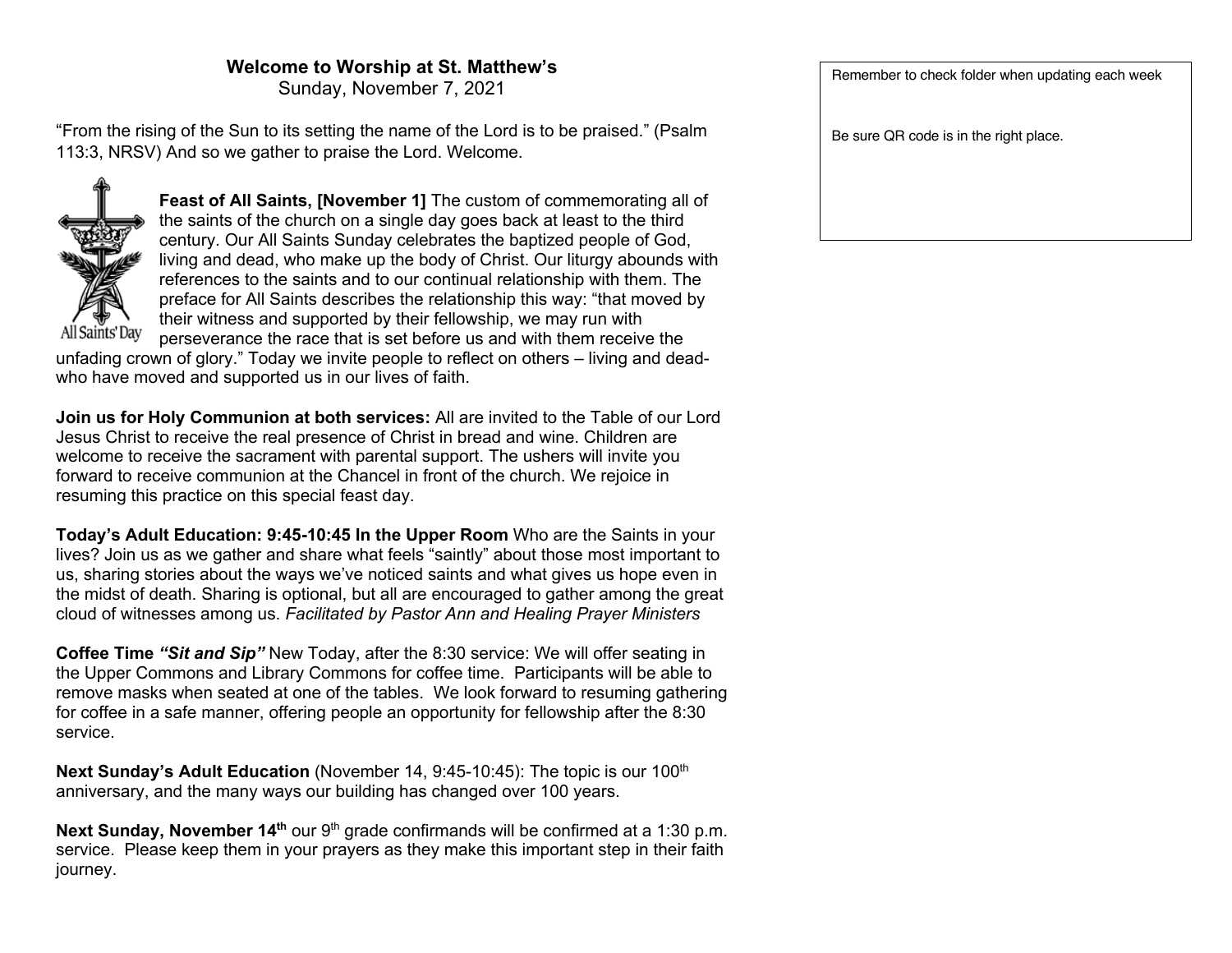## *Announcement Insert for 11-7-21*

**Today is All Saints Sunday** when we remember those of our congregation who have died in the last year. During the services, we will remember these people in a video presentation, and we will pray for all the saints who have touched us in our own lives. *Deaths since last All Saints Sunday*

| Harvin Abrahamson  | October 29, 2021   |
|--------------------|--------------------|
| Jack Albee         | August 27, 2021    |
| Jack Christiansen  | May 7, 2021        |
| Suzanne Hansen     | April 24, 2021     |
| John Keller        | December 21, 2020  |
| Doris P. Kloth     | January 16, 2021   |
| Doris Mueller      | December 27, 2020  |
| James Neubauer     | February 2, 2021   |
| Mark Olson         | August 18, 2021    |
| Thomas Q. Rowe     | May 15, 2021       |
| Marion Seidl       | September 17, 2021 |
| Lura Stockinger    | April 6, 2021      |
| John Stolte        | October 6, 2021    |
| Barbara J. Vincent | February 12, 2021  |
| Curt M. Weber      | November 19, 2020  |
| Agnes Wells        | September 11, 2021 |
|                    |                    |



**Visitation and Funeral Service** for Harvin Abrahamson will be held at St. Matthew's on Monday, November  $8<sup>th</sup>$ , with visitation beginning at 10 a.m. and the service time at 11 a.m., with Pastor Ann Williams officiating.

**Saints Gathering** for Older Adults is scheduled for Wednesday, November 17<sup>th</sup> beginning at 11:30 a.m. The theme is "Attitude of Gratitude" The Presentation will be a representative of the Fondy Food Center, which connects Greater Milwaukee to local, fresh food so that children learn better, adults live healthier, and communities celebrate cultural food traditions. There will be a box lunch available consisting of a Cranberry Turkey sandwich, fruit, beverage and apple pie. Suggested donation of \$10 for lunch. Sign-up is required for lunch. Covid precautions will be taken, which allow for small groups to eat together, spread out around the building. Sign Up in the Upper Commons or in the church office.

**Can you donate these small items?** We want to make Christmas special for teens in foster care group homes. There is a box outside the office where you can drop off simple items like: **nail polish, lip balm, deodorant, gum, and individually wrapped candy.** Also, take a moment to drop in a Christmas card telling a child they are being thought of this Christmas*. Thank you from Allies for Teens in Foster Care*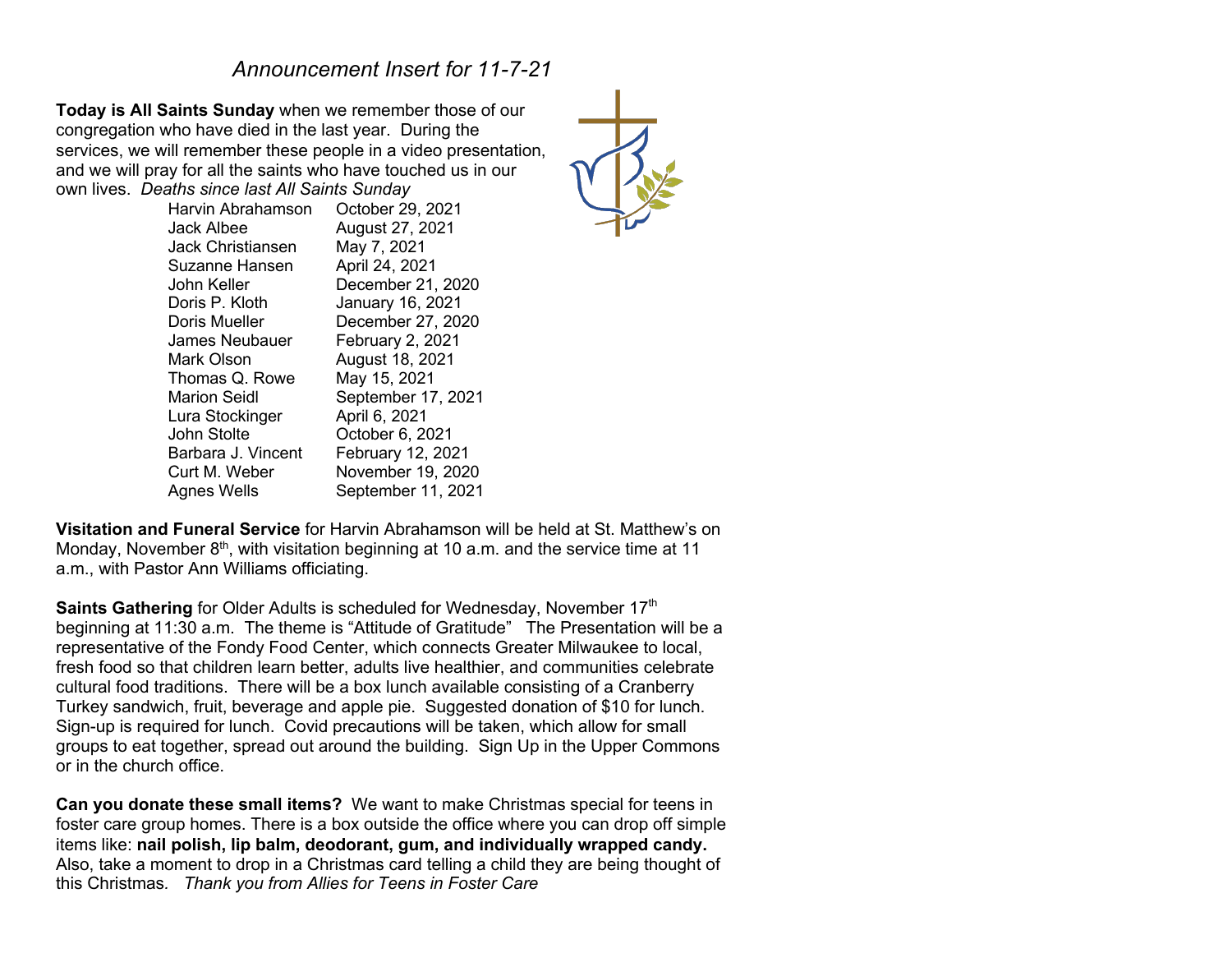**NEW Mount Meru Coffee:** Now available! A new coffee for Autumn. This is a coffee that has subtle flavors of dark chocolate, citrus and honey. These are not artificial flavors but occur naturally in the coffee plant developed by a small group of farmers and is roasted in small batches to bring out these flavors. This is available in limited supply in regular bean or grind for \$15 in a 12 oz size. As always, our standard Mt. Meru coffee available in regular or decaf at \$10 for 12 oz. Remember, the Mt. Meru coffee project has been improving the standard of living in the Meru region for 22 years. Justice never tasted so good!

**Diapers & Other Baby Items Needed for Reformation Baby Fest on November 13th** Twice a year, Reformation Lutheran Church holds a Baby Fest for the surrounding community. They provide information on safe sleep practices and provide other support for young parents, including a supply of necessary baby items, such as diapers, wipes, and diaper cream.



Requested items are:

Diapers in sizes newborn, 1, and 5-6 Diaper cream **Wipes** Large items are also needed: Strollers **Bathtubs** Pack n plays Swings Bouncers Walkers

Donations can be brought to the collection box outside the office. Please bring donations by Tuesday, November 9th.

**Have you given your response yet?** Fall Stewardship for 2022. "Forward Together… in Faith" You should have received by email an invitation to pledge, sent to the household email address, with instructions for how to make your 2022 financial pledge online, and how to serve by completing an "Activities and Ministries" form. Paper copies are available if you wish to make your commitment in that way. There will also be assistance available on Sunday mornings, with answers to any questions you may have. Please make your



commitments by November 21st, when there will be a consecration of our commitments during worship services. Thank you for your commitment to the future of St. Matthew's and our ministries together.

**The Library is now open** Sundays during the Education Hour, 9:45-11:00 a.m. Please feel free to visit! The Library has almost 4000 books and DVDs available for check out. It is staffed by members of the Library committee that can assist you in finding books on a specific topic as well as help you with the self check-out system.